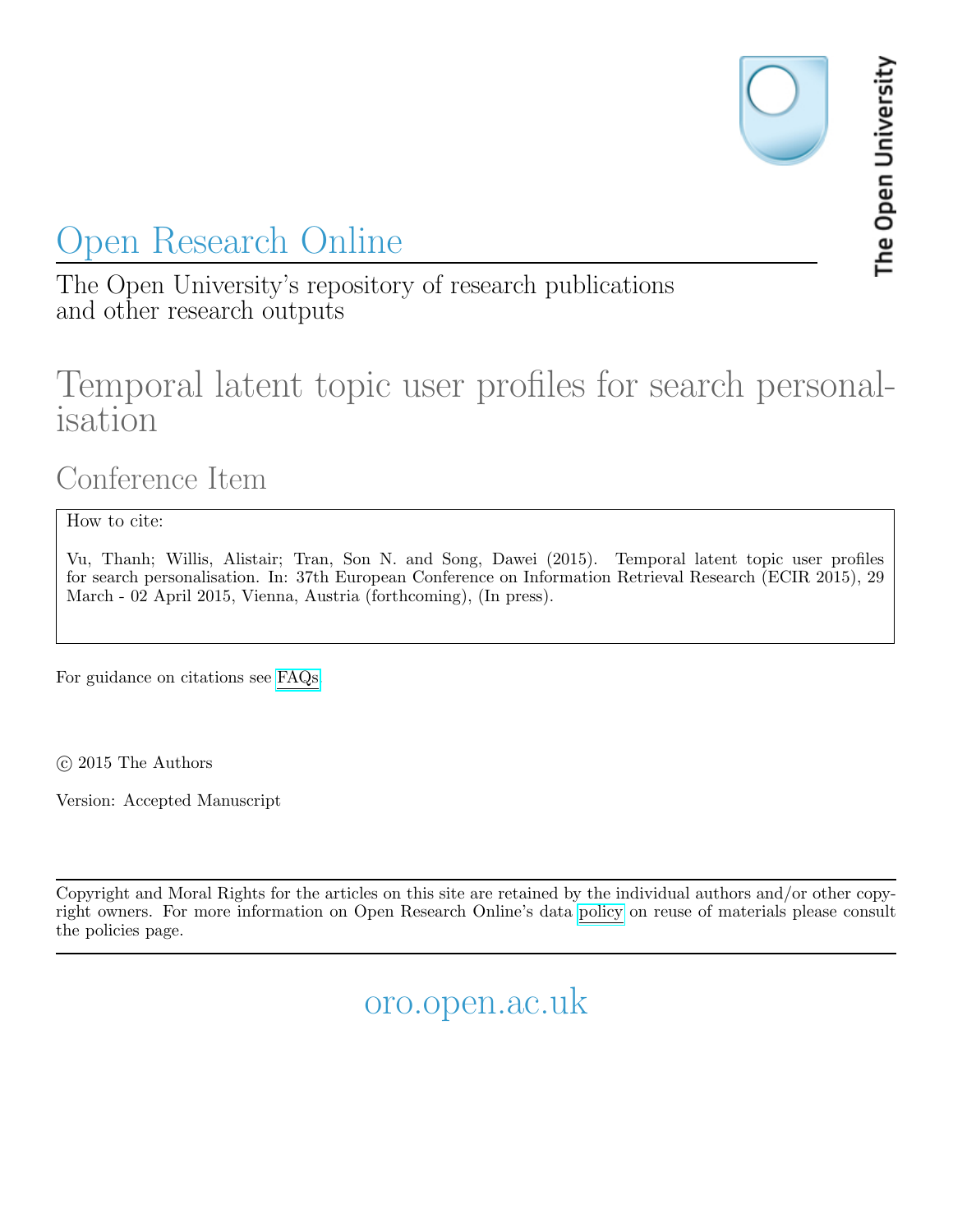### Temporal Latent Topic User Profiles for Search Personalisation

Thanh  $Vu<sup>1</sup>$ , Alistair Willis<sup>1</sup>, Son N. Tran<sup>2</sup>, and Dawei Song<sup>1,3</sup>

<sup>1</sup> The Open University, Milton Keynes, United Kingdom <sup>2</sup> City University London, London, United Kingdom <sup>3</sup> Tianjin University, Tianjin, P.R.China

{thanh.vu,alistair.willis,dawei.song}@open.ac.uk,son.tran.1@city.ac.uk

Abstract. The performance of search personalisation largely depends on how to build user profiles effectively. Many approaches have been developed to build user profiles using topics discussed in relevant documents, where the topics are usually obtained from human-generated online ontology such as Open Directory Project. The limitation of these approaches is that many documents may not contain the topics covered in the ontology. Moreover, the human-generated topics require expensive manual effort to determine the correct categories for each document. This paper addresses these problems by using Latent Dirichlet Allocation for unsupervised extraction of the topics from documents. With the learned topics, we observe that the search intent and user interests are dynamic, i.e., they change from time to time. In order to evaluate the effectiveness of temporal aspects in personalisation, we apply three typical time scales for building a long-term profile, a daily profile and a session profile. In the experiments, we utilise the profiles to re-rank search results returned by a commercial web search engine. Our experimental results demonstrate that our temporal profiles can significantly improve the ranking quality. The results further show a promising effect of temporal features in correlation with click entropy and query position in a search session.

Keywords: User Profiles, Temporal Aspects, Latent Topics, Search Personalisation, Re-ranking.

#### 1 Introduction

As one of the key components in advanced search engines (e.g., Google and Bing), Search Personalisation has attracted increasing attention [\[1,](#page-12-0)[9,](#page-12-1)[12](#page-12-2)[,15,](#page-12-3)[16,](#page-12-4)[19\]](#page-12-5). The personalisation is expected to improve the usefulness of search algorithms. Unlike the search methods which don't use personalisation, personalised search engines utilise the personal data of each user to tailor search results, which depend not only on the input query but also on the user's interest (as context of the query). Such personal data can be used to construct a user profile which is crucial to effective personalisation.

Normally, one of the most common approaches is to represent the profile with the main topics discussed in documents which the user has previously clicked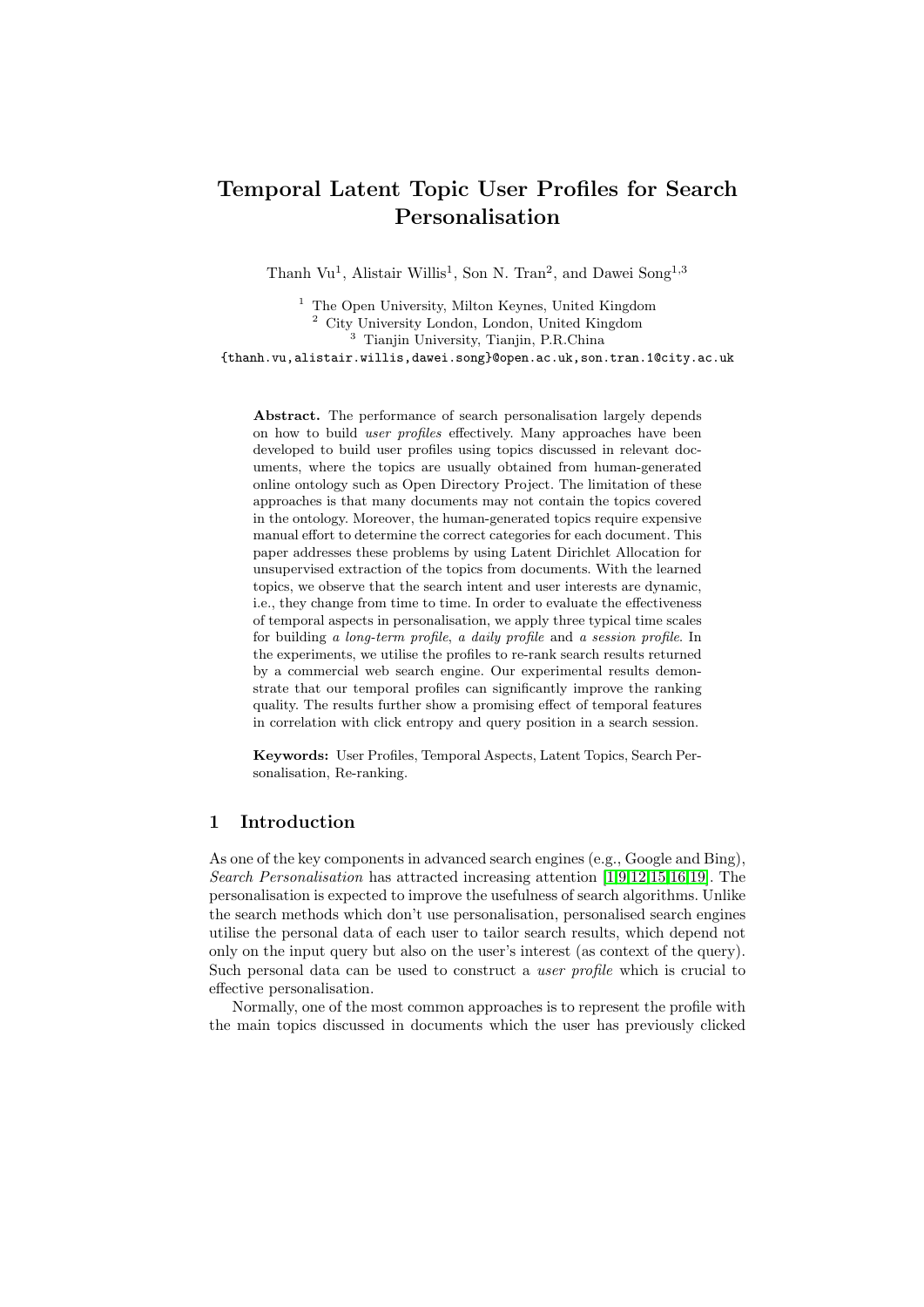on [\[1,](#page-12-0)[8](#page-12-6)[,11](#page-12-7)[,16,](#page-12-4)[19\]](#page-12-5). The topics of a document are often obtained from a humangenerated online ontology, such as the Open Directory Project (ODP) [\[1,](#page-12-0)[11,](#page-12-7)[19\]](#page-12-5). This approach has a limitation that many topics may not appear in the ontology. Moreover, it requires expensive manual effort to determine the correct categories for each document, as mentioned in [\[8\]](#page-12-6). In order to solve this problem, recent approaches [\[8](#page-12-6)[,16\]](#page-12-4) focus on learning latent topics from the relevant documents, using unsupervised models (i.e., Latent Dirichlet Allocation (LDA) [\[2\]](#page-12-8)).

Latent topics have been successfully used to build user profiles, but little attention has been paid to the temporal aspects in the latent topic profiles, which reflect an important type of context. In this paper, we propose a novel temporal modelling approach for building user profiles from latent topics. We then carry out a comprehensive study on the effectiveness of temporal features in learning the topical interest of a user, with application to search results reranking. Our main goal is to address the following research questions: (1) Can temporal profiles help to improve search performance? and (2) How do temporal aspects affect the re-ranking quality?

To this end, we construct three temporal latent topic profiles for each user using the relevant documents with different time scales in the user's search history. We name the profiles as session profile, daily profile and long-term profile, as they are built from the topics learned from the documents within a session, a day and a whole history respectively. We note that the three profiles represent the user interest in different time scales (from short-term to long-term). In order to extract topics from the relevant documents, we employ the same approach proposed in [\[16\]](#page-12-4) that utilises a topic modelling method (i.e., LDA [\[2\]](#page-12-8)) to automatically derive *latent topics* instead of using a human-generated ontology as in [\[1,](#page-12-0)[11](#page-12-7)[,19\]](#page-12-5).

The rest of this paper is structured as follows. In Section [2,](#page-2-0) we present the related work on user modelling for search personalisation. Section [3](#page-3-0) describes our personalisation framework for building the temporal profiles and using the profiles to re-rank the returned result list. In Section [4,](#page-6-0) we describe our experiment setting. We then report the results in Section [5](#page-8-0) and conclude the paper in Section [6.](#page-11-0)

#### <span id="page-2-0"></span>2 Related Work

The user profile maintains the user's information on an individual level, typically based on the terms that represent user's search interests. To represent a user profile, Bennett et al. [\[1\]](#page-12-0) mapped the user's interest onto a set of topics, which are extracted from large online ontologies of web sites, namely the ODP. This approach suffers from a limitation that many documents may not appear in the online categorisation scheme. Moreover, it requires expensive manual effort to determine the correct categories for each document. Harvey *et al.* [\[8\]](#page-12-6) and Vu et al.  $[16]$  applied a latent topic model (i.e., LDA) to determine these topics. This means that the topic space is determined based purely on relevant documents extracted from query logs and does not require human involvement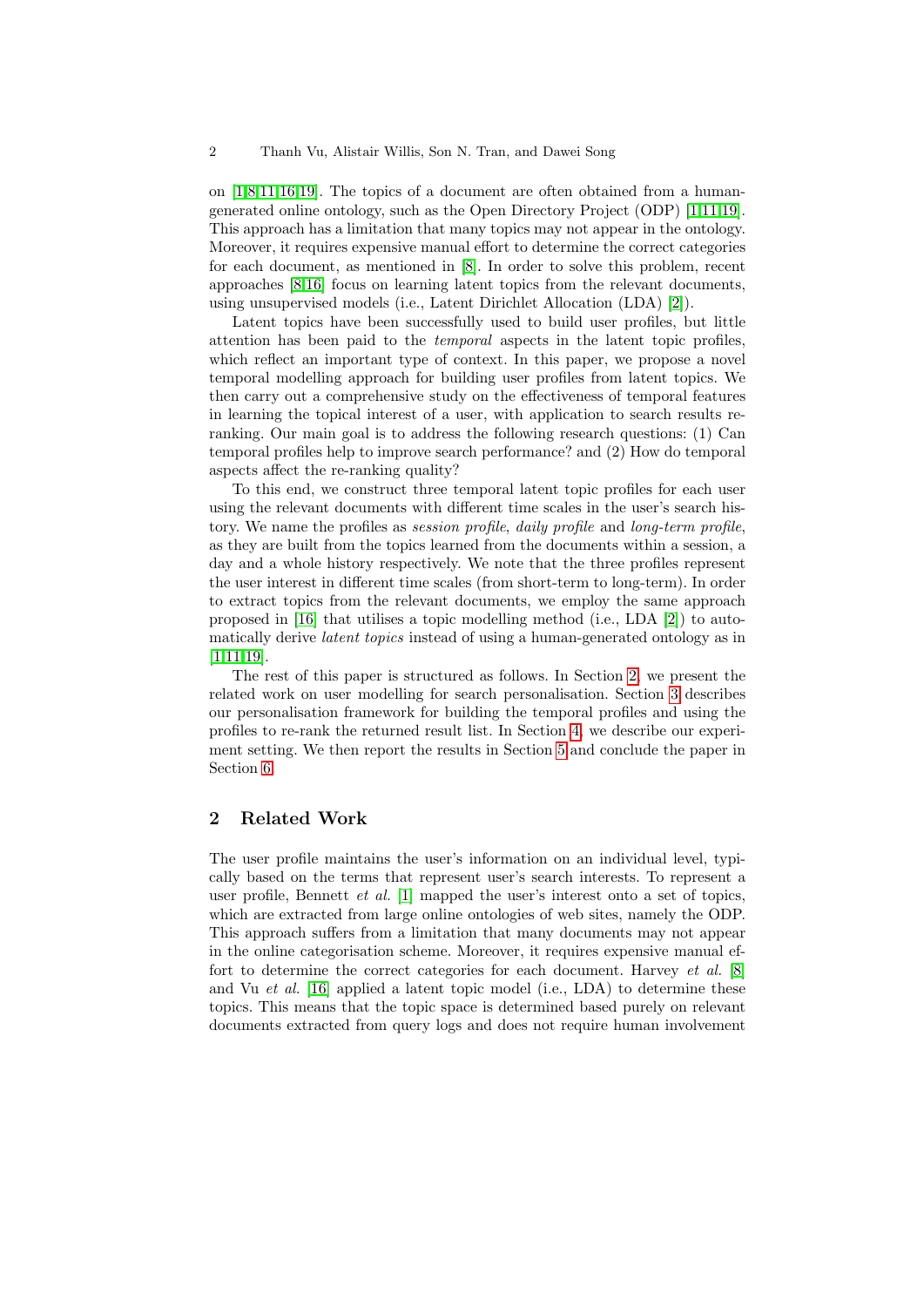to define the topics. However, in their researches, the authors used all relevant documents extracted from the user's whole search history to construct the user profile (i.e., long-term profile). Moreover, they treated the relevant documents equally without considering temporal features (i.e., the time of documents being clicked and viewed).

The user interests could be long-term [\[6,](#page-12-9)[8,](#page-12-6)[14](#page-12-10)[,16\]](#page-12-4) or short-term [\[18,](#page-12-11)[19\]](#page-12-5). Longterm interests, in the context of IR systems, are stable interests that can be exhibited for a long time in the user's search history. The long-term interests have been shown helpful for improving the search results [\[6,](#page-12-9)[8,](#page-12-6)[16\]](#page-12-4). Typically, the interests are represented as frequent terms or topics which have been extracted from the text of user's queries and clicked results. Alternatively, they can be also extracted from other personal data such as computer files and emails etc. [\[14\]](#page-12-10). In the application of re-ranking, [\[8,](#page-12-6)[14](#page-12-10)[,16\]](#page-12-4), these terms/topics that represent longterm interests are used to re-rank relevant documents with the future queries.

Short-term interests, on the other hand, are temporary interests of a searcher during a relatively short time (e.g. in one or some continuous search sessions). The short-term interests are usually obtained from the submitted queries and the clicked documents in a search session and used to personalise the search within the session [\[18,](#page-12-11)[19\]](#page-12-5). Bennett *et al.* [\[1\]](#page-12-0) studied the interaction between long-term and short-term and found that the long-term behaviour provided advantages at the start of a search session while short-term session played a very important role in the extended search session. Furthermore, the combination of short-term and long-term interactions outperformed using either alone.

In this paper, in constrast to Bennett *et al.* [\[1\]](#page-12-0) and White *et al.* [\[19\]](#page-12-5), we apply LDA to automatically derive the latent topics from the user's relevant documents. Furthermore, in contrast to [\[8,](#page-12-6)[16\]](#page-12-4) as building a single user profile statically, we propose three temporal user profiles (i.e., long-term, daily and session profiles) which can represent both long-term and short-term user interests. It is worth noting that our long-term profile is different from Vu et al. [\[16\]](#page-12-4) in term of considering the view-time of the relevant document (Section [3.2\)](#page-4-0). We then thoroughly investigate the effectiveness of the proposed profiles in search personalisation.

#### <span id="page-3-0"></span>3 Personalisation Framework

#### <span id="page-3-1"></span>3.1 Extracting Topics from Relevant Documents

We briefly describe the method to extract topics from relevant documents, which was initially proposed in [\[16\]](#page-12-4). We first extract the relevant data of each user from the query logs. A log entry consists of an anonymous user-identifier, a submitted query, top-10 returned URLs, and clicked results along with the user's dwell time. We use the SAT criteria detailed in [\[7\]](#page-12-12) to identify satisfied (SAT) clicks (as relevant data) from the query logs as either a click with a dwell time of at least 30 seconds or the last result click in a search session. To identify a session, we use the common approach of demarcating session boundaries by 30 minutes of user inactivity [\[11\]](#page-12-7).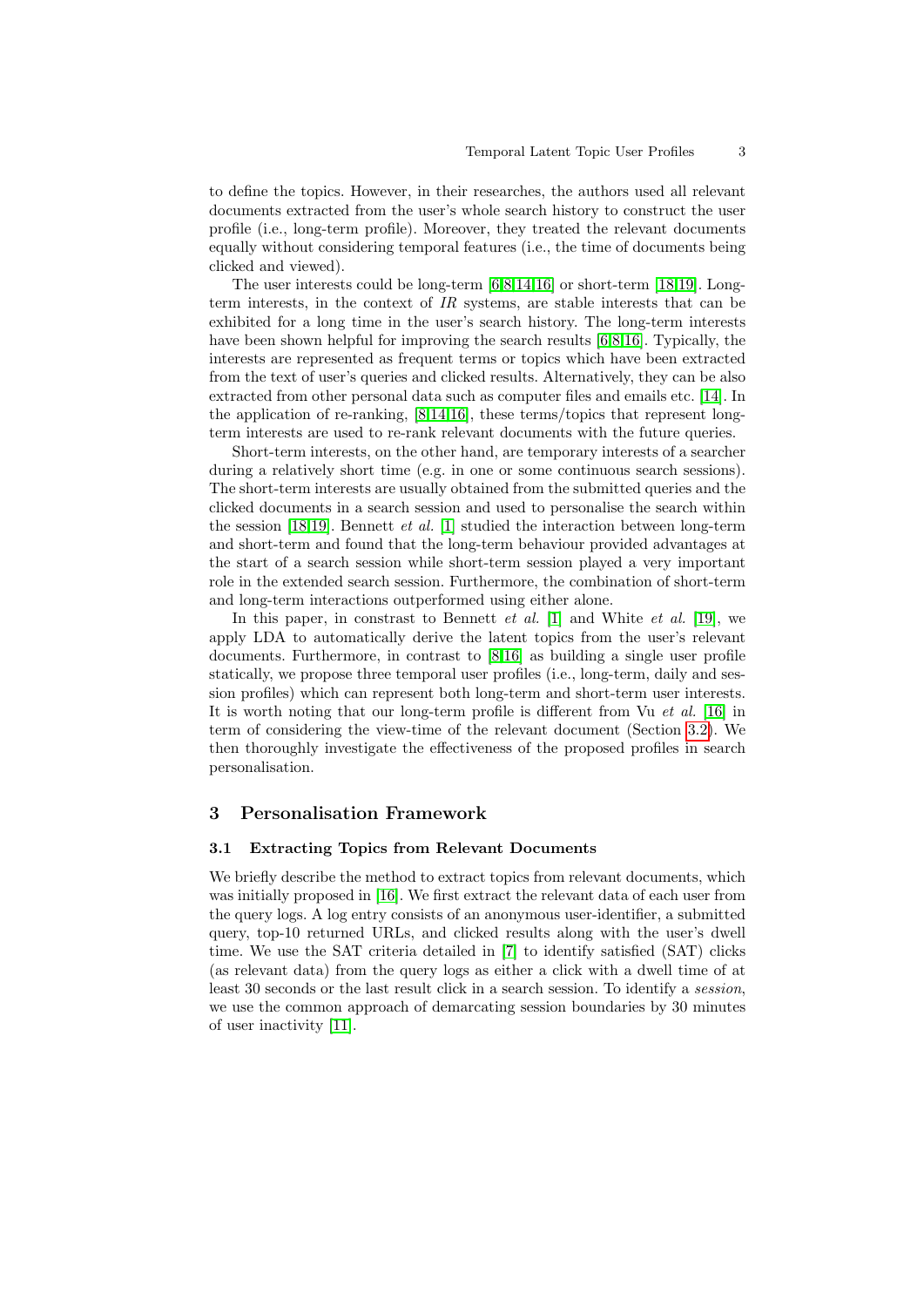After that, we employ LDA  $[2]$  to extract latent topics  $(Z)$  from the SAT clicked documents  $(D)$  of all users. LDA represents each topic as a multinomial distribution over the entire vocabulary. Furthermore, each document is also described as a multinomial distribution over topics.

#### <span id="page-4-0"></span>3.2 Constructing User Profiles

**Modelling a User Profile** Formally, the user variable is denoted as  $U$ . Let  $u$ denote an instance of U. We build a user profile based on the topics of the user's relevant documents. Let  $D_u = \{d_1, d_2, ..., d_n\}$  be a relevant document set of the user u. We define the user profile of u (given  $D_u$ ) as a distribution over the topic Z. The probability of a topic  $z$  given  $u$  is defined as a mixture of probabilities of z given relevant document  $d_i \in D_u$  as follows

<span id="page-4-2"></span>
$$
p(z|u) = \sum_{d_i \in D_u} \lambda_i p(z|d_i)
$$
 (1)

Here,  $\sum_i \lambda_i = 1$  to guarantee that  $\sum_z p(z|u) = 1$ . The simple approach as used in Vu et al. [\[16\]](#page-12-4) is to treat relevant documents equally when calculating  $p(z|u)$ . It means that  $\lambda_1 = \lambda_2 = ... = \lambda_n = \frac{1}{|D_u|}$ . Therefore, we have

$$
p(z|u) = \frac{1}{|D_u|} \sum_{d_i \in D_u} p(z|d_i)
$$
 (2)

Temporal weighting Since the search intent and user interest change over time, the more recent relevant documents could express more about the user interest than the distant one. This characteristic can be captured by introducing a decay function [\[18,](#page-12-11)[1\]](#page-12-0). In this paper, instead of treating all the relevant docu-ments equally (e.g. [\[16\]](#page-12-4)), we model  $\lambda_i$  as the exponential decay function of  $t_{d_i}$ , which is the time the user  $u$  clicked on the document  $d_i$ , as follows

<span id="page-4-1"></span>
$$
\lambda_i = \frac{1}{K} \alpha^{t_{d_i} - 1} \tag{3}
$$

where  $K = \sum_{d_i} \alpha^{t_{d_i}-1}$  is a normalisation factor;  $t_{d_i} = 1$  indicates that  $d_i$  is the most recent relevant (SAT click) document. By applying Eq. [3](#page-4-1) to Eq. [1,](#page-4-2) we have

$$
p(z|u) = \frac{1}{K} \sum_{d_i \in D_u} \alpha^{t_{d_i} - 1} p(z|d_i)
$$
 (4)

Motivating example Previous work [\[8,](#page-12-6)[16\]](#page-12-4) on latent topic-based user profiles only used a single user profile (i.e., long-term profile). This work treated all the relevant documents equally and used the user's whole search history to construct the profile. In this paper, however, we treat the relevant documents temporally based on the viewing time of the user on the document. Furthermore, a single long-term profile cannot quickly represent the short-term interest of a user in a search session or in a specific day. For example, with a user having a strong law background, the long-term profile of the user has been constructed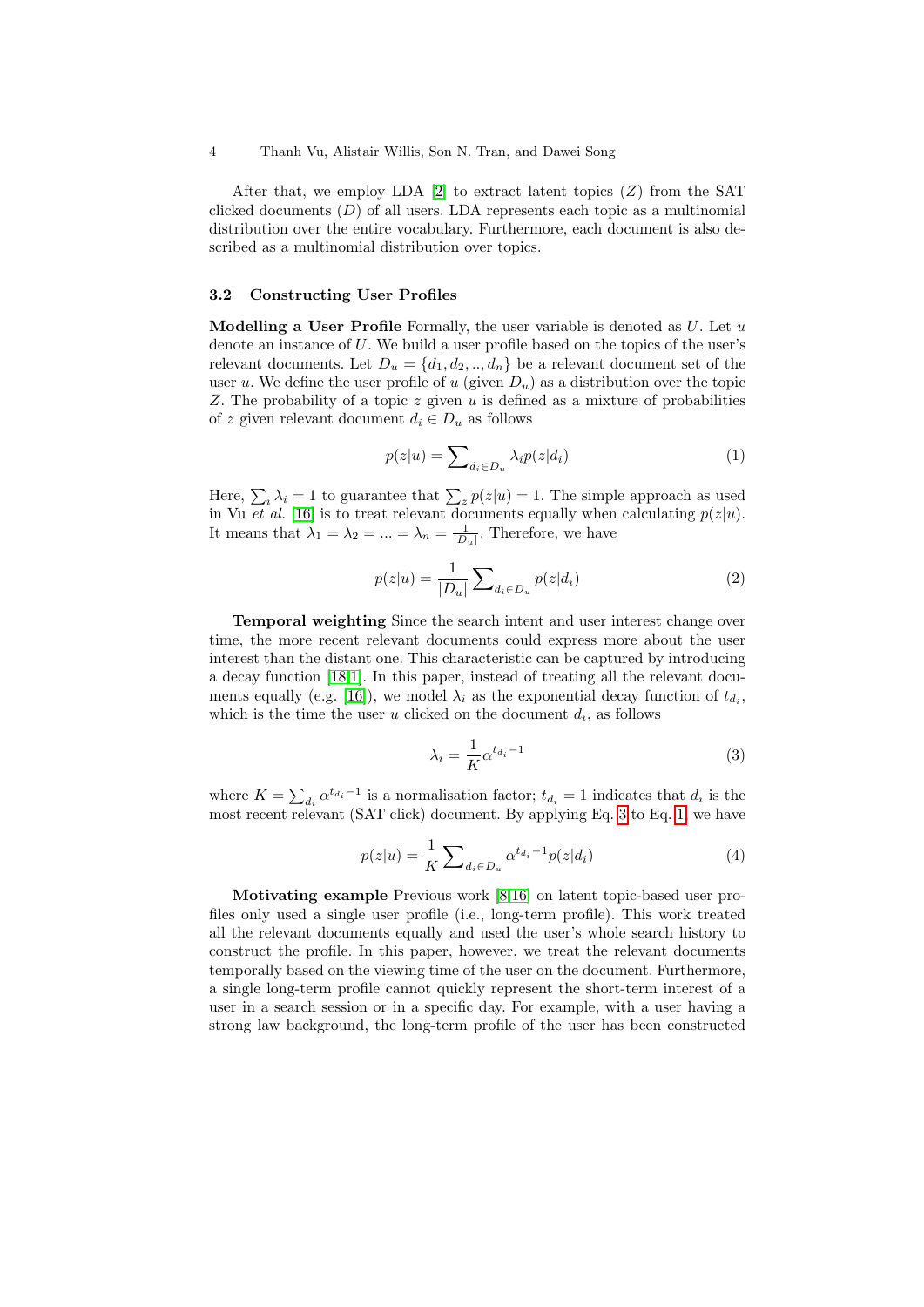from thousands of law-related documents. On the first day of the World Cup (WC) 2014, even though she submitted WC-related queries and clicked on WCrelated documents, the updated long-term profile cannot change promptly to express the football interest and does not seem to help personalising the WCrelated queries. Therefore, apart from the long-term profile, we model two other profiles, namely daily and session profiles using the user's relevant documents in the current searching day and current search session respectively. It is worth clarifying that the long-term profile represents the permanent/long-term interest of the user. Otherwise, the session profile describes the provisional interest of the current user. The daily profile indicates the user interest over a searching day. Finally, we construct the three user profiles using different relevant datasets which change overtime as follows:

**Long-term Profile** We build the long-term user profile of  $u$  using relevant documents  $D_w$  extracted from the user's whole search history as follows

$$
p_w(z|u) = \frac{1}{K} \sum_{d_i \in D_w} \alpha^{t_{d_i} - 1} p(z|d_i)
$$
 (5)

**Daily Profile** We build the daily user profile of  $u$  using relevant documents  $D_d$  extracted from the search history of u in the current day as follows

$$
p_d(z|u) = \frac{1}{K} \sum_{d_i \in D_d} \alpha^{t_{d_i} - 1} p(z|d_i)
$$
 (6)

**Session Profile** We build the session user profile of u using relevant documents  $D_s$  extracted from the current search session of u as follows

$$
p_s(z|u) = \frac{1}{K} \sum_{d_i \in D_s} \alpha^{t_{d_i} - 1} p(z|d_i)
$$
 (7)

#### 3.3 Re-ranking Search Results using User Profiles

We utilise the user profiles to re-rank the original list of documents returned by a search engine. The detailed steps are as follows

(1) We download the top n ranked search results (as recorded in a data set of query logs) from the search engine for a query. We denote a downloaded web page as d and its rank in the search result list as  $r(d)$ .

(2) We then compute a similarity measure,  $Sim(d|p)$ , between each web page d and user profile p. Because both d and p are models as  $D$ , P distributions over topic Z, respectively, we use Jensen-Shannon divergence  $(D_{JS}|\ldots|)$  to measure the similarity between the two probability distributions as follows

$$
Sim(d|p) = D_{JS}[D||P] = \frac{1}{2}D_{KL}[D||M] + \frac{1}{2}D_{KL}[P||M]
$$
 (8)

Here  $D_{KL}$ [.||.] is the Kullback-Leiber divergence and  $M = \frac{1}{2}(D + P)$ . After this step, we get three personalised scores, denoted as  $f_w = Sim(d|p_w)$ ,  $f_d =$  $Sim(d|p_d)$ , and  $f_s = Sim(d|p_s)$ , with respect to long-term, daily, and session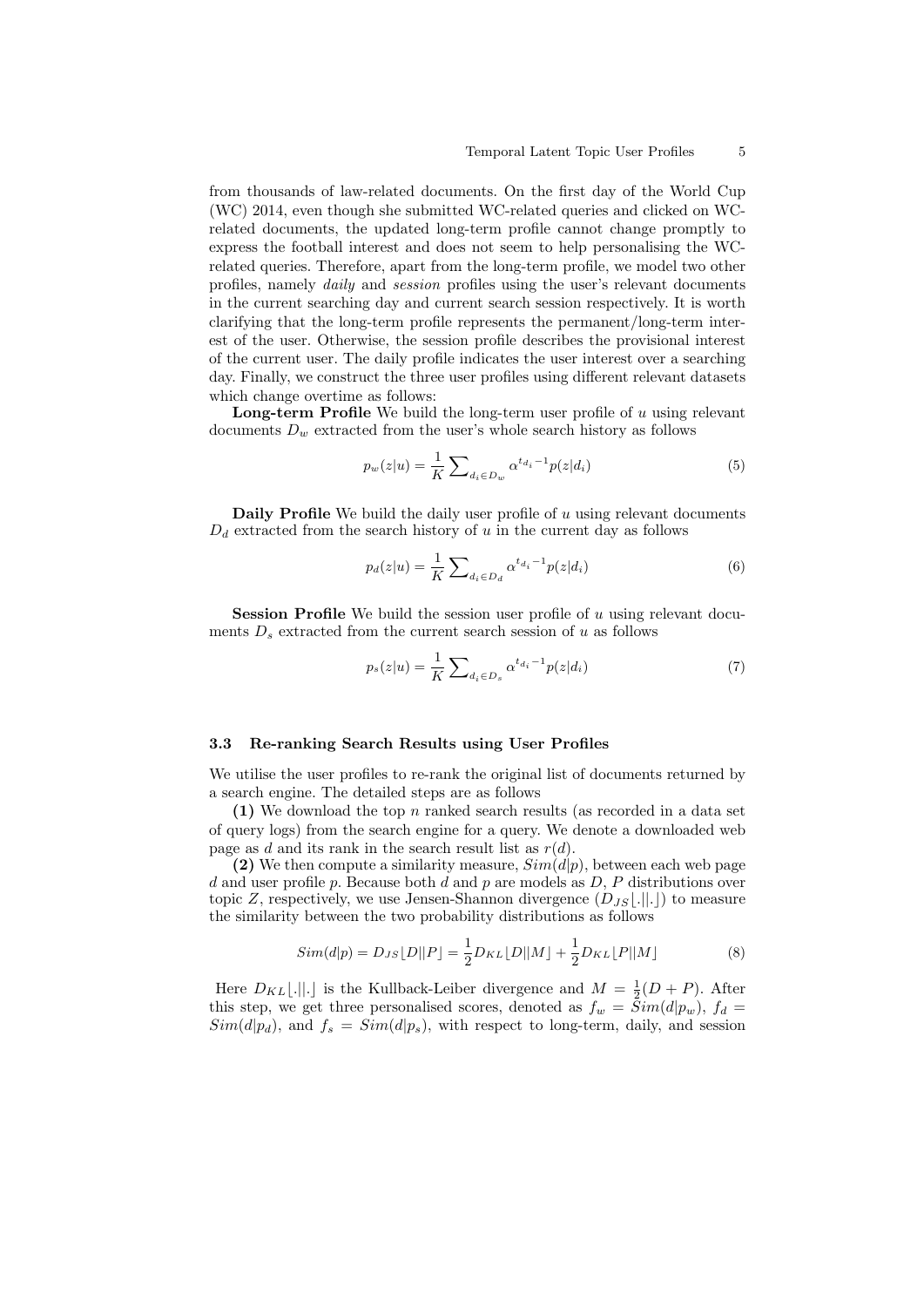profiles respectively. We consider the three scores as the personalised features of the document d.

(3) The personalised features only represent the user interest on a returned document. Therefore, apart from these features, we also extract other nonpersonalised features of input query q and the search result  $d$ . The full description of these features is presented in Table [1.](#page-6-1)

<span id="page-6-1"></span>Table 1. Summary of the document features.

| Feature                                                                           | Description                                                                  |  |  |  |  |  |
|-----------------------------------------------------------------------------------|------------------------------------------------------------------------------|--|--|--|--|--|
| <b>Personalised Features</b>                                                      |                                                                              |  |  |  |  |  |
| LongTermScore The similarity score between the document and the long-term profile |                                                                              |  |  |  |  |  |
| DailyScore                                                                        | The similarity score between the document and the daily profile              |  |  |  |  |  |
| SessionScore                                                                      | The similarity score between the document and the session profile            |  |  |  |  |  |
| Non-personalised Features                                                         |                                                                              |  |  |  |  |  |
| DocRank                                                                           | Rank of the document on the original returned list                           |  |  |  |  |  |
| QuerySim                                                                          | The cosine similarity score between the current query and the previous query |  |  |  |  |  |
| QueryNo                                                                           | Total number of queries that have been submitted to the Search Engine        |  |  |  |  |  |

(4) After extracting the document features, to re-rank the top n returned URLs instead of using a simple ranking function [\[16\]](#page-12-4), we employ a learning to rank algorithm (LambdaMART [\[3\]](#page-12-13)) to train ranking models. Among many learning to rank algorithms, LambdaMART has been regarded as one of the best performing algorithms [\[4\]](#page-12-14), and has been chosen as the base learning algorithm in various state of the art approaches to search personalisation<sup>[4](#page-6-2)</sup> [\[1,](#page-12-0)[12,](#page-12-2)[13](#page-12-15)[,17\]](#page-12-16). However, it is worth noting that our proposed features are insensitive to ranking algorithm, thus any reasonable learning-to-rank algorithm would likely provide similar results.

#### <span id="page-6-0"></span>4 Experimental Methodology

#### 4.1 Dataset and Evaluation Methodology

Dataset In the experiment, we evaluate the approaches using the search results produced by a commercial search engine. The data used in our experiments is the query logs of 1166 anonymous users in four weeks, from  $01^{st}$  July 2012 to  $28<sup>th</sup>$  July 2012. Each sample in the query logs consists of: an anonymous user identifier, an input query, the query time, top 10 returned URLs and clicked results along with the user's dwell time. We also download the content of these URLs for the learning of the topics.

We then partition the whole dataset into profiling, training and test sets. The profiling set is used to build the long-term user profile, the training set is for training the ranking model using LambdaMART and the test set is used for evaluation of the approaches. In particular, the profiling set contains the log

<span id="page-6-2"></span><sup>&</sup>lt;sup>4</sup> Indeed, an ensemble of LambdaMART rankers won Track 1 of the 2010 Yahoo! Learning to Rank Challenge [\[5\]](#page-12-17).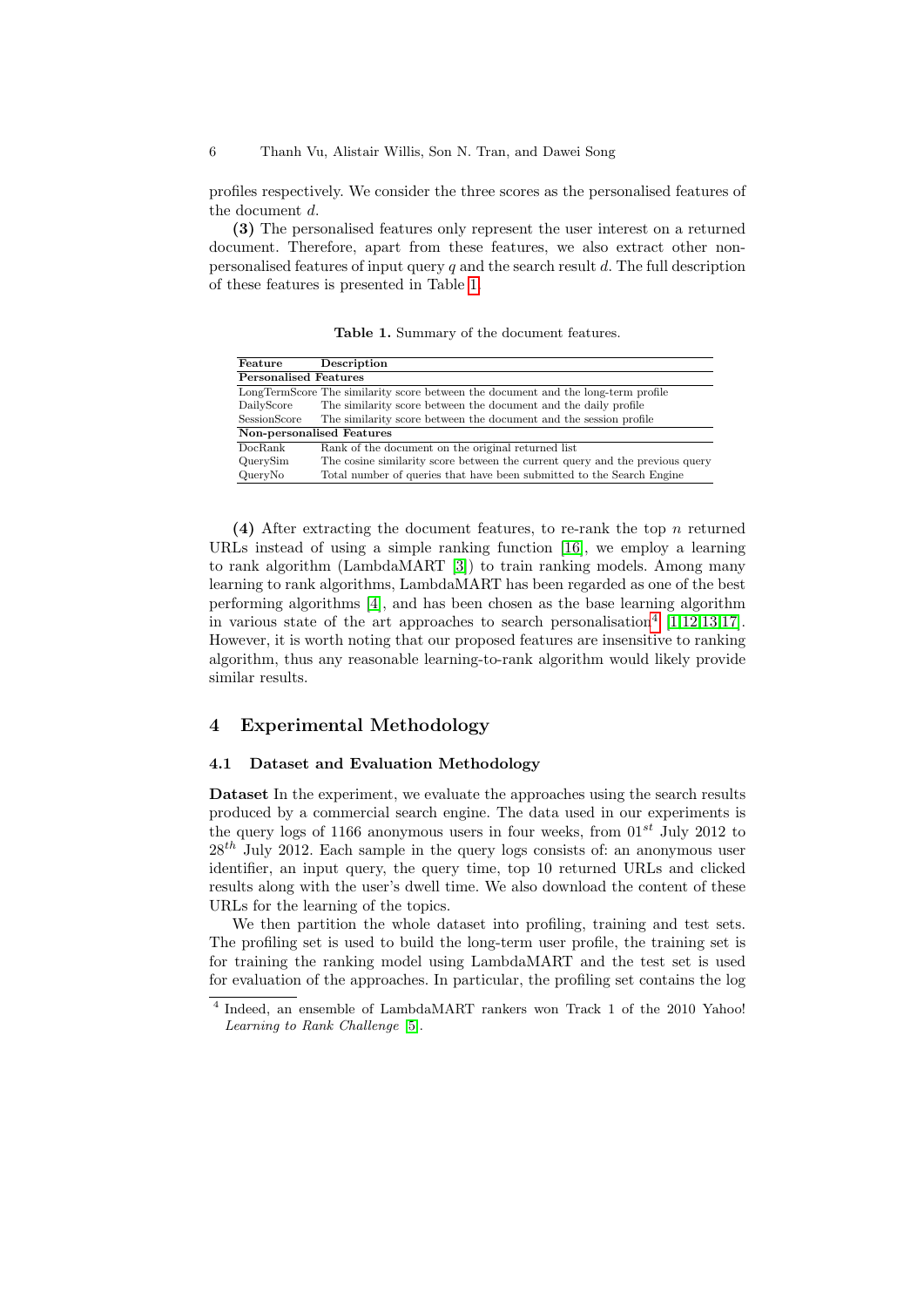data in the first 13 days; the training set contains the query logs in next 2 days; and the test set contains the log data in the remaining 13 days. Table [2](#page-7-0) shows the basic statistics on the three datasets.

| Item                                          |        | ALL Profiling Training |        | <b>Test</b> |
|-----------------------------------------------|--------|------------------------|--------|-------------|
| $\#\mathrm{days}$                             | 28     | 13                     | 2      | 13          |
| $#$ queries                                   | 520010 | 240066                 | 29834  | 236615      |
| $\#$ distinct queries                         | 176029 | 85641                  | 12112  | 89445       |
| $#search$ session                             | 94972  | 43462                  | 5655   | 45886       |
| $\#clicks$                                    | 433277 | 200119                 | 25805  | 207353      |
| $\#SAT$ clicks                                | 334227 | 154753                 | 19513  | 159961      |
| $\#\text{SAT clicks}/\#\text{queries 0.6427}$ |        | 0.6446                 | 0.6541 | 0.6760      |

<span id="page-7-0"></span>Table 2. Basic statistics of the evaluation search log set.

Evaluation Methodology For evaluation, we use the SAT criteria [\[7\]](#page-12-12) to identify the satisfied clicks (SAT click) from the query logs. We assign a positive (relevant) label to a returned URL if it is a SAT click. Furthermore, similar to [\[1\]](#page-12-0), we also assign a positive label to a URL if it is a SAT click in one of the repeated/modified queries in the same search session<sup>[5](#page-7-1)</sup>. The remainder of the top-10 URLs are assigned negative (irrelevant) labels. We use the rank positions of the positive labelled URLs as the ground truth to evaluate the search performance before and after re-ranking. We also apply a simple pre-processing on these data sets as follows. At first, we remove the queries whose positive label set is empty from the dataset. After that we discard the domain-related queries (e.g. Facebook, Youtube). Finally, we normalise the relevance features (both personalised and non-personalised features) to zero mean and standard deviation (i.e., z-score) from the training set.

#### 4.2 Experimental Settings

Personalisation Methods and Baselines We empirically investigate the effect of different temporal aspects in latent topic-based personalisation by using the three proposed profiles and their combination to generate the following features:

- 1. LongTermScore from long-term profile (LON)
- 2. DailyScore from daily profile (DAI)
- 3. SessionScore from session profile (SES)
- 4. AllScore from combination of three profiles (ALL)

We further combine these features with the non-personalised features to enrich the personalisation with relevant information from all users. As mentioned earlier, our first baseline, named as Default, is the search results (ranking of

<span id="page-7-1"></span><sup>&</sup>lt;sup>5</sup> A query  $q'$  is a modification of query q if the returned URLs (top 10) of  $q'$  contains at least one SAT click of q.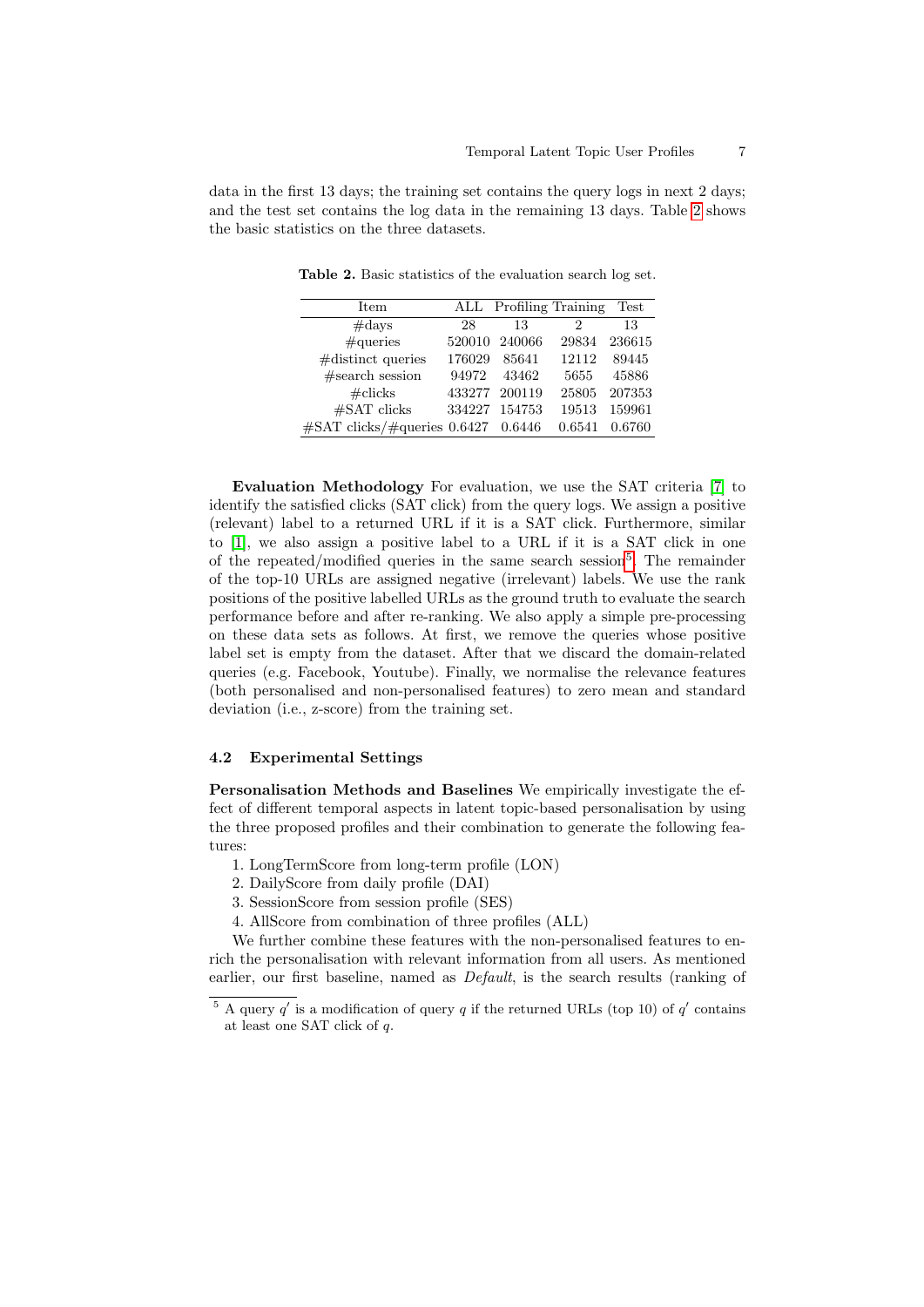URLs) returned by the commercial search engine, where we obtain the log data. The second baseline we would like to compare with is the combination of nonpersonalised features and the topic features proposed by Vu et al. [\[16\]](#page-12-4), which does not take the temporal features into account. We named the second baseline as Static.

In the following we present the setting of LDA and LambdaMART for learning the topics and for learning the ranking function respectively. Note that in order to make a fair comparison we use the same topic distributions for all personalisation approaches and baselines.

LDA & LambdaMART We train the LDA model on the relevant documents extracted from the query logs, as mentioned in Section [3.1.](#page-3-1) The number of topics is decided by using a held-out validation set which consists of 10% of all the relevant documents. The selected number of topics is the one that gives the lowest perplexity value. We also use the validation set to select the temporal weighting parameter  $\alpha$ .

The ranking function is learned using LambdaMART. After getting the features from the approaches, we randomly extract 10% of the training set for validation. We used the default setting for LambdaMART's prior parameters<sup>[6](#page-8-1)</sup>. We follow the same model selection process as in [\[1,](#page-12-0)[12\]](#page-12-2).

Evaluation metrics The evaluation is based on the comparison between our personalised approaches and the baselines. For completeness, we use four evaluation metrics which are: Mean Average Precision (MAP), Precision (P@k), Mean Reciprocal Rank (MRR) and Normalized Discounted Cumulative Gain (nDCG@k). These are standard metrics which have been widely used for performance evaluation in document ranking [\[10\]](#page-12-18). For each evaluation metric, the higher value indicates the better ranking.

#### <span id="page-8-0"></span>5 Experimental Results

#### 5.1 Overall Performance

In this experiment, we analyse the effect of temporal aspects on latent topic profiles as proposed in Section [3](#page-3-0) using six metrics: MAP, P@1, P@3, MMR, nDCG@5 and nDCG@10. Table [3](#page-9-0) shows promising results when the temporal features are used to build user profiles. One can see that all three temporal profiles (i.e., session, daily, long-term profiles) have led to improvements over the original ranking and the use of non-temporal profile. Especially, the combination of all features (ALL) achieves the highest performance. This interesting result shows that a comprehensive user profile should capture different temporal aspects of the user's history. It should be noted that the improvements over the baselines reported in Table [3](#page-9-0) are all significant with paired t-test of  $p < 0.001$ .

In the comparison between the temporal profiles, Table [3](#page-9-0) shows that the session profile (SES) achieves better performance than the daily profile (DAI). It also shows that the daily profile (DAI) gains advantage over the long-term

<span id="page-8-1"></span><sup>&</sup>lt;sup>6</sup> Specifically, number of leaves = 10, minimum documents per leaf = 200, number of trees  $= 100$  and learning rate  $= 0.15$ .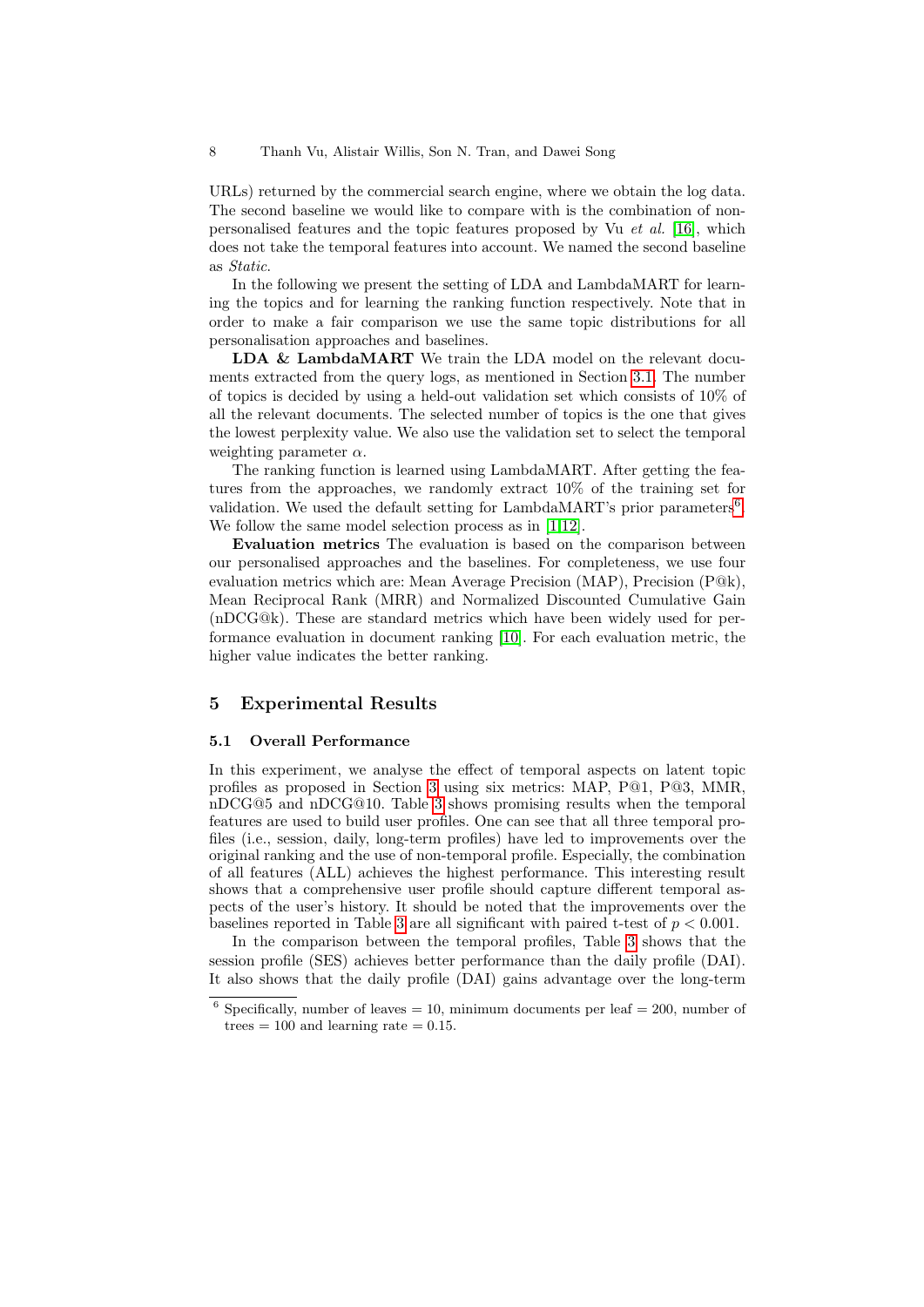|  |  |                                                  | Models MAP P@1 P@3 MMR nDCG@5 nDCG@10 |
|--|--|--------------------------------------------------|---------------------------------------|
|  |  | Default 0.7494 0.6471 0.3320 0.7699 0.7805       | 0.8197                                |
|  |  | <i>Static</i> 0.7460 0.6464 0.3289 0.7683 0.7751 | 0.8175                                |
|  |  | LON 0.7577 0.6601 0.3377 0.7813 0.7911           | 0.8267                                |
|  |  | DAI 0.7760 0.6897 0.3473 0.8016 0.8080           | 0.8406                                |
|  |  | SES 0.7936 0.7207 0.3537 0.8214 0.8238           | 0.8540                                |
|  |  | ALL 0.7964 0.7283 0.3543 0.8254 0.8251           | 0.8563                                |

<span id="page-9-0"></span>Table 3. Overall performance of the methods.

profile (LON). This indicates that the short-term profiles capture more details of user interest than the longer ones. The results are also consistent with what has been found in [\[1\]](#page-12-0). The difference is that our profiles are based on the learned latent topics while they use the ODP.

#### 5.2 Click Entropies

In search personalisation, click entropy plays an important role in deciding the search performance. In [\[6\]](#page-12-9), Dou et al. have argued that a small click entropy may deteriorate the quality of the search results. The click entropy of a query is defined as:

$$
ClickEntropy(q) = \sum_{d \in D_q} -p(d|q) \log_2 p(d|q)
$$
\n(9)

Here  $D_q$  is a collection of web pages which are clicked for the distinct query q, and  $p(d|q)$  is the percentage of the clicks on document d among all the clicks for q. A smaller query click entropy value indicates more agreement between users on clicking a small number of web pages. In this paper, we are also interested in investigating the effect of the click entropy on the performance of the temporal latent topic profiles. In the experimental data, about 67.25% and 16.34% queries have a low click entropy from 0 to 0.5 and from 0.5 to 1 respectively; 10.05% and 3.95% queries have a click entropy from 1 to 1.5 and from 1.5 to 2 respectively; and only 2.41% queries have a high click entropy  $(2)$ .

In Figure [1,](#page-10-0) we show the improvement of the temporal profiles over the Default ranking from the search engine in term of MAP metric for different magnitudes of click entropy. Here the statistical significance is also guaranteed with the use of paired t-test ( $p < 0.001$ ). The results show that when users have more agreement over clicked documents, with respect to smaller value of click entropy, the re-ranking performance is only slightly improved. For example, with click entropy between 0 and 0.5, the improvement of the MAP metric from long-term profile is of only 0.39%, in comparison with the original search engine. One may see that the effectiveness of the temporal profiles is increasing proportionally according to the value of click entropy. In particular, the improvement of personalised search performance increases significantly when the click entropy becomes larger, especially with click entropies  $\geq 0.5$ , and the highest improvements are achieved when click entropies are  $\geq 2$ . This result contributes a case study on temporal latent topic profiles to the study of click entropy for personalisation besides the static latent topic profile [\[16\]](#page-12-4).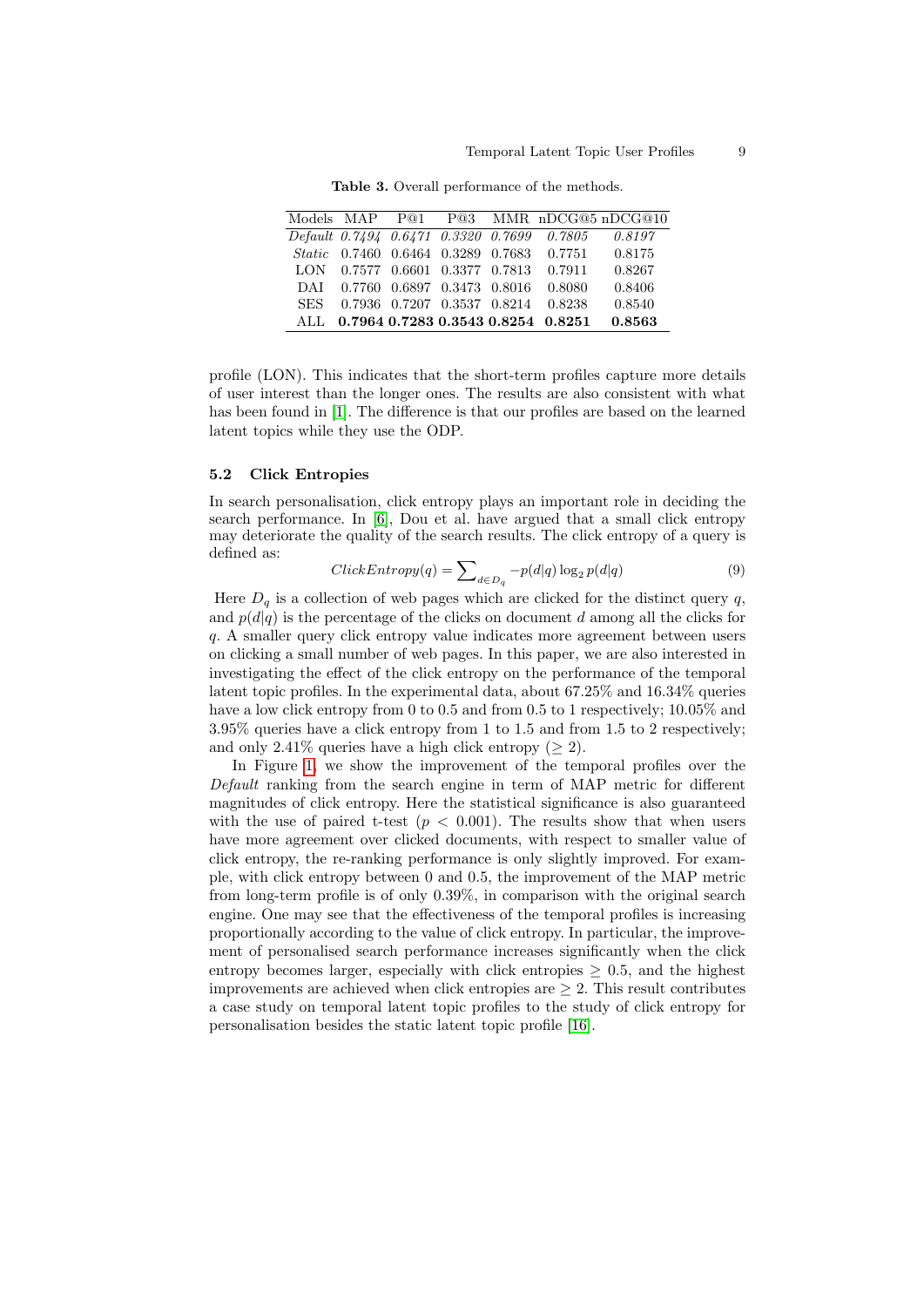

<span id="page-10-0"></span>Fig. 1. Search performance improvements over Default with different click entropies.

#### 5.3 Query Positions

A query usually has a broader influence in a search session than only returning a list of URLs. The position of a query in a search session is also important because it may be fine-tuned by a user after the unsatisfactory results from previous queries. Therefore, in order to get into the insights of the user's information need, a search engine should take into account the position of an input query in a search session. In this experiment we aim to study whether the position of a query has any effect on the performance of the temporal latent topic profiles. For each session, we label the queries by their positions during the search. The first five queries are numbered from one to five according to the order of the time that they have been entered to the search engine, the remaining queries are labelled as  $\geq 6$ , similarly as in [\[1\]](#page-12-0).

We show the MAP performances of the temporal latent topic profiles for different query positions in Figure [2.](#page-11-1) From the MAP values, we can see that the first query always received higher satisfaction than the others. It shows that the advanced search engine where we extracted the logs has managed to produce reasonably relevant results at the first query. The higher query positions achieve smaller value of MAP in a search session, which can be explained as users tend to search for supplementary information after the first query, and that the latter queries are so similar to the previous one that the search results contains many URLs which have already appeared in the previous search result. Our result is consistent to what has been mentioned in [\[19\]](#page-12-5).

Note that we cannot build a session profile for the first query because there is no previously observed relevant document for the query. For long-term and daily profiles, we found that their search performances are similar to the search engine performance of the first query. This can be explained by the fact that the single long-term and daily profiles are diverse and cannot sufficiently represent the user recent interests for the first query. Furthermore, as shown in Figure [2,](#page-11-1) the search engine satisfies most the user's information need for the first query (MAP value of 0.8353 out of 1). However, for the next queries in the search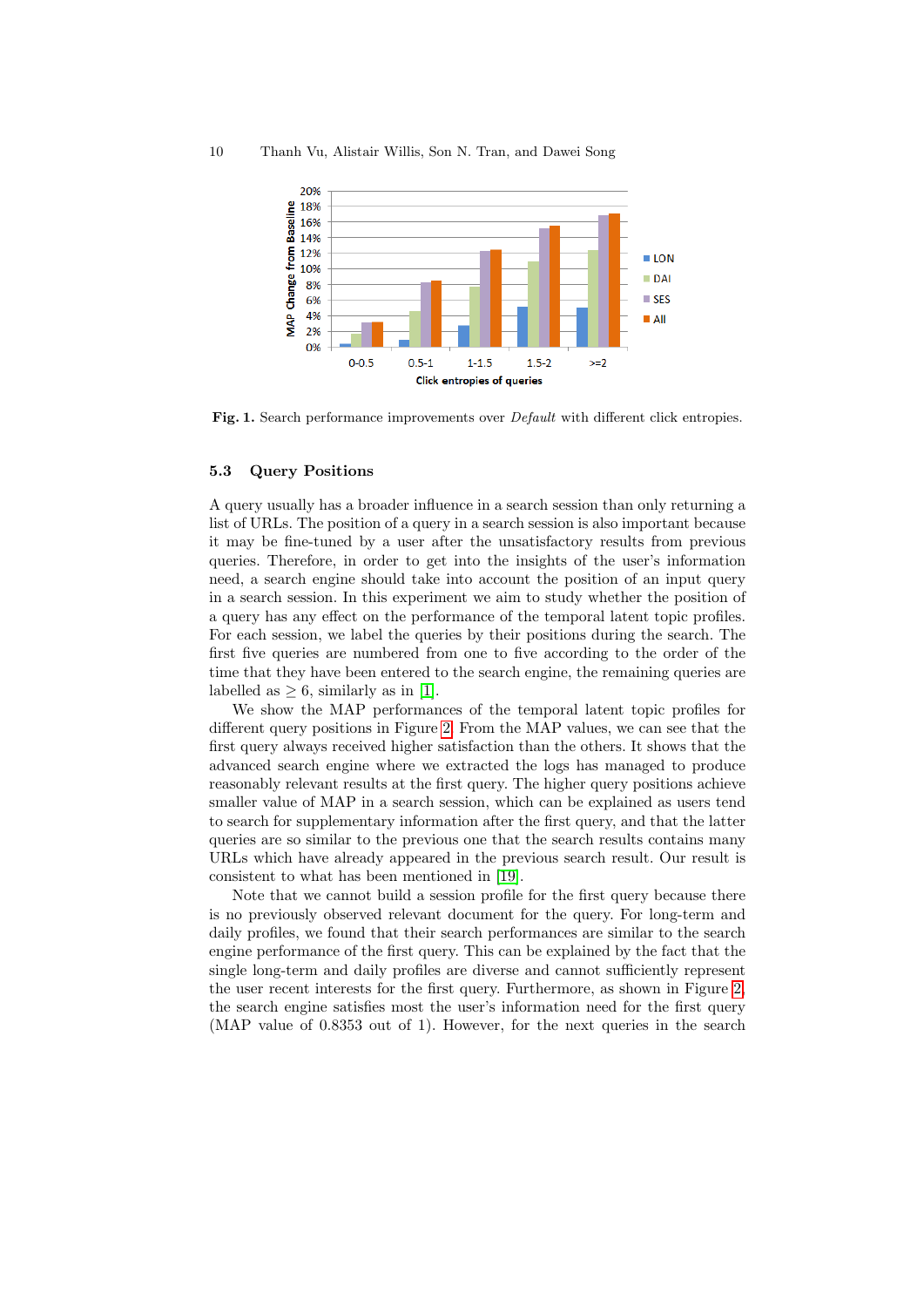

<span id="page-11-1"></span>Fig. 2. Performances of the methods by position of query in search session.

session, the temporal latent topic profiles show a significant improvement. It shows that temporal profiles can quickly adapt to represent the user interest. For example, the session profile achieves the highest performance on the second and the third queries in a session whilst the combination of profiles outperforms the other models on the queries from the fourth positions. This new result is interesting because it shows that the temporal features can help tuning the search performance in further queries which has not been done successfully by the original search engine.

#### <span id="page-11-0"></span>6 Conclusions

We have presented a study on the temporal aspects for building user profiles with latent topics learned from the documents. For each user, we used relevant documents at different time scales to build long-term, daily, and session profiles. Each user profile is represented as a distribution over latent topics from which we extract the features and combine them with non-personalised features to learn a ranking function using LambdaMART. We performed a set of experiments to study the effectiveness of the temporal latent topic-based profiles.

The results showed that the temporal features help improve search performance over the competitive ranker of the original search engine and over the static latent topic profile. We also found that the session profile captures the most interests of a user and is able to generate helpful features for learning the re-ranking function. The best performance was achieved by the combination of all three temporal profiles, indicating that a good personalisation should take into account all temporal aspects from user's search history. Other experimental results confirmed that the impact of the query's click entropy on temporal latent topic profile is similar to that on the static latent topic profile. Finally, another interesting finding is the usefulness of the temporal profile in tuning the search results for the next queries in a search session.